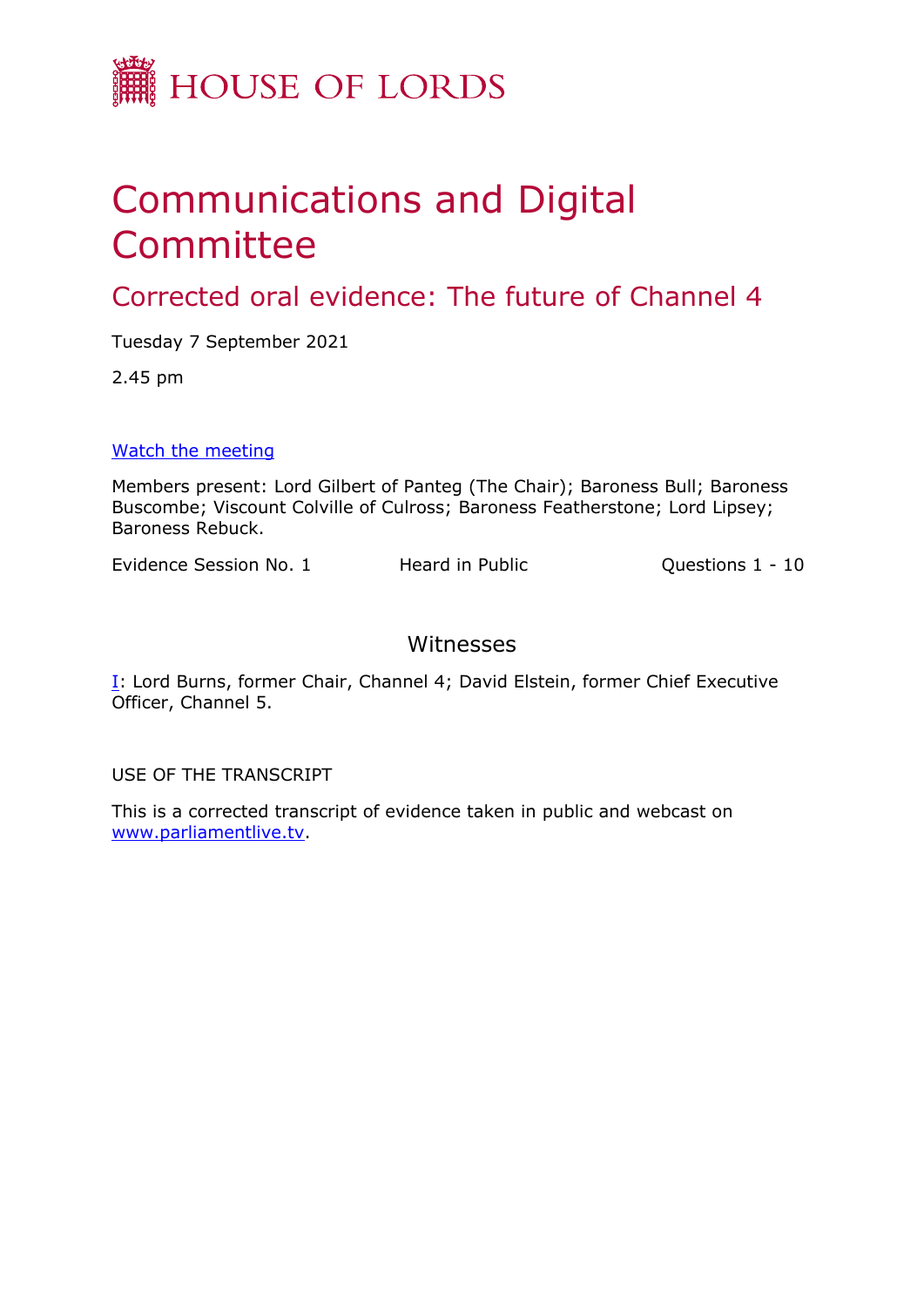## <span id="page-1-0"></span>Examination of witnesses

Lord Burns and David Elstein.

Q1 **The Chair:** Welcome to our witnesses for this first meeting of our short inquiry into the future of Channel 4. I will introduce our witnesses in a moment. Before that, for the record, perhaps it would be useful to remind our witnesses and others what we are looking at. As I said, we are conducting a short inquiry into the future of Channel 4, which has been triggered by the Government's decision to consider its future ownership model with a view to possibly privatising Channel 4.

These are the questions we are asking. What has changed since the ownership of Channel 4 was last reviewed five years ago? If it were privatised, what would the risks or benefits be, and how could the risks be mitigated? If it were not privatised, what would be the benefits? If it were not privatised, would there be a risk to the long-term viability? How might that be addressed? Finally, regardless of its future ownership, should the regulation and remit of Channel 4 be amended in any way? That is what we are looking at.

To start us off today, we have two incredibly knowledgeable witnesses who have very kindly agreed to come and give us evidence. Lord Burns is an economist who has served as chief economic adviser to the Treasury and Permanent Secretary to the Treasury. He was appointed independent adviser to the Secretary of State for the BBC charter review. He has chaired Marks & Spencer, Channel 4 and Ofcom, so is well positioned to help us with our inquiry.

David Elstein is a former chairman of openDemocracy. As a founder member of the 76 Group, the Channel Four Group and the association of directors and producers, he was active throughout the 1970s and 1980s campaigning for the creation of Channel 4 in its remit then as an independent publicly owned broadcaster. He has gone on to undertake a number of roles in the industry, and again is going to be a fascinating witness.

Lord Burns and Mr Elstein, thank you both very much indeed for agreeing to come and give us evidence. We have a bunch of questions for you, and we will go around members of the committee. Can I just start off by inviting you to add any brief words of introduction to yourselves that are relevant and any overarching thoughts? Then we will drill down into some of the issues.

*Lord Burns:* The only thing I would say by way of introduction is that, from my perspective, the real flaw in the Government's consultation document is to see Channel 4 simply as a standalone publicly owned broadcaster that could be more successful if only it were more like ITV or Channel 5. However, by design, it is inseparable from the privately owned, independent production companies that produce all its programmes. They live in the same ecosystem.

From the outset, Channel 4 has had this demanding remit that it is required to commission all its programmes from independent production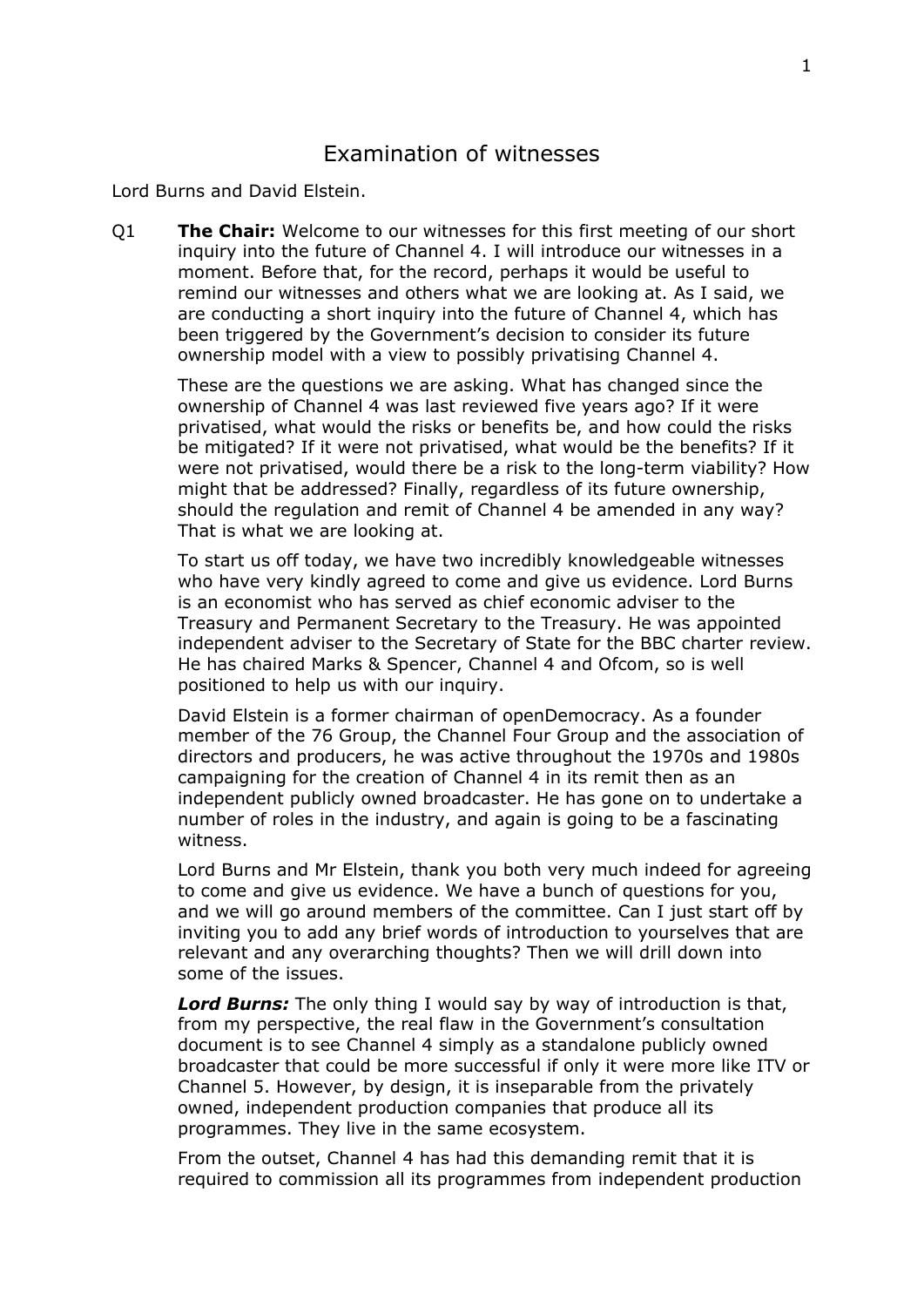companies, and that is a key part of it. The idea that, somehow or other, there is a big problem with Channel 4 being in the public sector and that it would be better off in the private sector seems to miss the point that it is sitting side by side with an independent production sector.

Channel 4 has the role of commissioning, but the activity is fundamentally carried out by the independent production sector. The consultation document talks a lot about Channel 4 needing capital, but it would only need capital if it were to make its own programmes. At the moment, the only capital it needs is that which is necessary to get it through the good times versus the bad times with the ups and downs of the advertising industry. The capital is basically with the independent production sector.

The main point I would make in reviewing this is that this is not just a question of looking at Channel 4. It really is a question of looking at it side by side with the independent production sector. The two exist together. They have worked off each other throughout this period. Channel 4 has been a very important part of the immensely successful independent production sector that we have. Frankly, I find it slightly surprising that it should be felt at this stage that, somehow or other, the public service broadcasting ecology of the UK would be helped by Channel 4 turning itself into an organisation that also made its own programmes.

**David Elstein:** Good afternoon. I joined the BBC 57 years ago last month. I worked in the World Service, the Home Service and BBC Television on programmes such as "The Money Programme" and "Panorama", for which I covered the Six-Day War. I moved to ITV in 1968, working on "This Week", "Weekend World" and "The World at War", before becoming an executive producer of documentaries at Thames TV.

During the 1970s and early 1980s, as the Chair has said, I was very active in the campaign to allocate the fourth channel not to ITV for an additional service, as promised in the Conservative 1979 election campaign, but to a publisher-broadcaster owned by the IBA. John Birt and I wrote a blueprint for how a Channel 4 might be operated; that blueprint, by default or design, turned out to be the model adopted in 1982.

I was closely involved in demonstrating to Home Office officials that there was a nascent independent production sector waiting for commissions. I arranged a Bafta screening of half a dozen indie productions, not revealing that these were virtually the only ones in existence. Until then, the BBC and ITV had refused to commission any programmes other than from their own in-house units. I had secured meetings with both Alasdair Milne, then BBC director-general, and Lady Plowden, then chair of the IBA, and asked for British independents to be allocated the same quota of output as the Commonwealth—ie 2%—to no avail.

When Channel 4 was launched, I left Thames to set up an independent production company, Brook Productions, and for four years made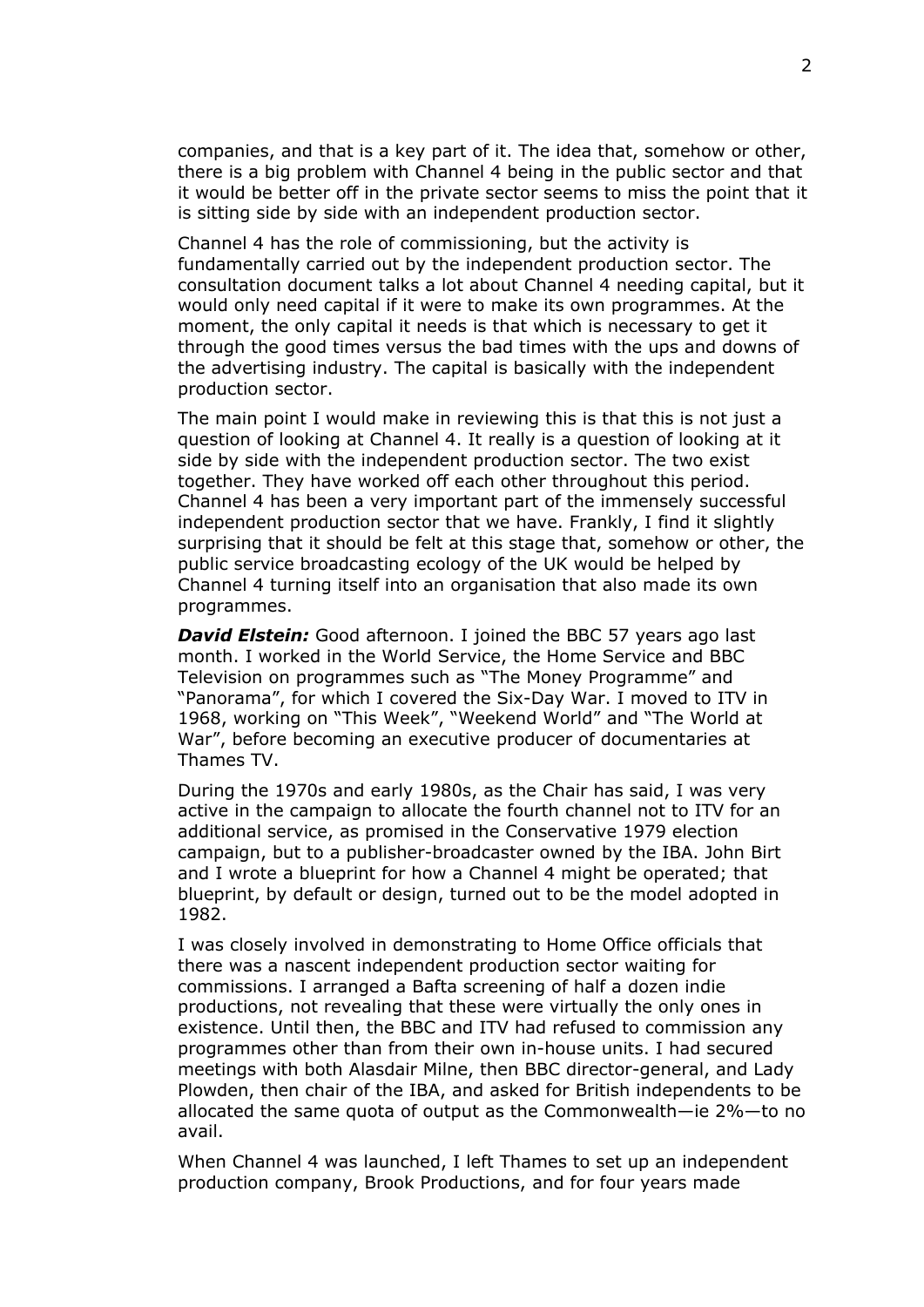programmes for Channel 4 such as "A Week in Politics", as well as, for the first time, dramas for the BBC and ITV. In 1986, I returned to Thames as director of programmes. I moved to Sky as head of programming in 1992 and Channel 5 as its launch chief executive in 1996.

I have been a visiting professor at three universities. My lectures at Oxford were published as *The Political Structure of UK Broadcasting 1949-1999*. I have also served as chairman of the British Screen Advisory Council, now the British Screen Forum; the National Film and Television School; and openDemocracy for many years.

My main concern in this hearing, as in many others, is the fate of public service broadcasting. My postgraduate thesis was entitled *The Concept of Public Service Broadcasting*, and it is the steady decline in provision of public service content over the last 18 years that animates me. This decline is not confined to Channel 4. However, it seems to me that privatisation of the channel could offer a crucial boost to public service provision.

First, the lax regulatory regime that has allowed Channel 4 to drift away from public service—its motto now is "change the world through entertainment"—could be significantly tightened under a contract for sale. Secondly, as my written evidence demonstrates, a private owner will also be able to implement the substantial synergy savings Channel 4 has failed to pursue, which in turn could be reinvested in an enhanced content budget. Also, the proceeds from a disposal could be dedicated to the creation of a long-term fund for public service content. This was, as it happens, what the Conservative Party pledged in 2001 during a previous privatisation debate. I hope it is revived in the course of this consultation.

Q2 **Baroness Buscombe:** For the first question, we are going to be talking to that point: the question of public service broadcasting. You have both heard the questions, and my question is how effectively Channel 4 contributes to the objectives of public service broadcasting.

Before answering it, one questions, looking at just one day's scheduling, whether there is any public service broadcasting at all. What you have just been saying, David, seems to ring loud and clear if one looks at just one day's scheduling. I remember the early days of Channel 4. Everyone was talking about plurality of content, and it is important to recognise that public service broadcasting talks about high-quality content, diverse programming, some aspect of educational fulfilment and a distinct character. The distinct character was an important one. But when you look at the schedule, it is almost all American sitcoms and documentaries, if you could call "24 Hours in A&E" a documentary—I would not—or something like "Steph's Packed Lunch" a chat show. There is nothing here. A lot of it is American and is not independent production in the UK.

Could I ask you, David, to respond? You have already in part. Do you think it contributes to the objectives of public service broadcasting, or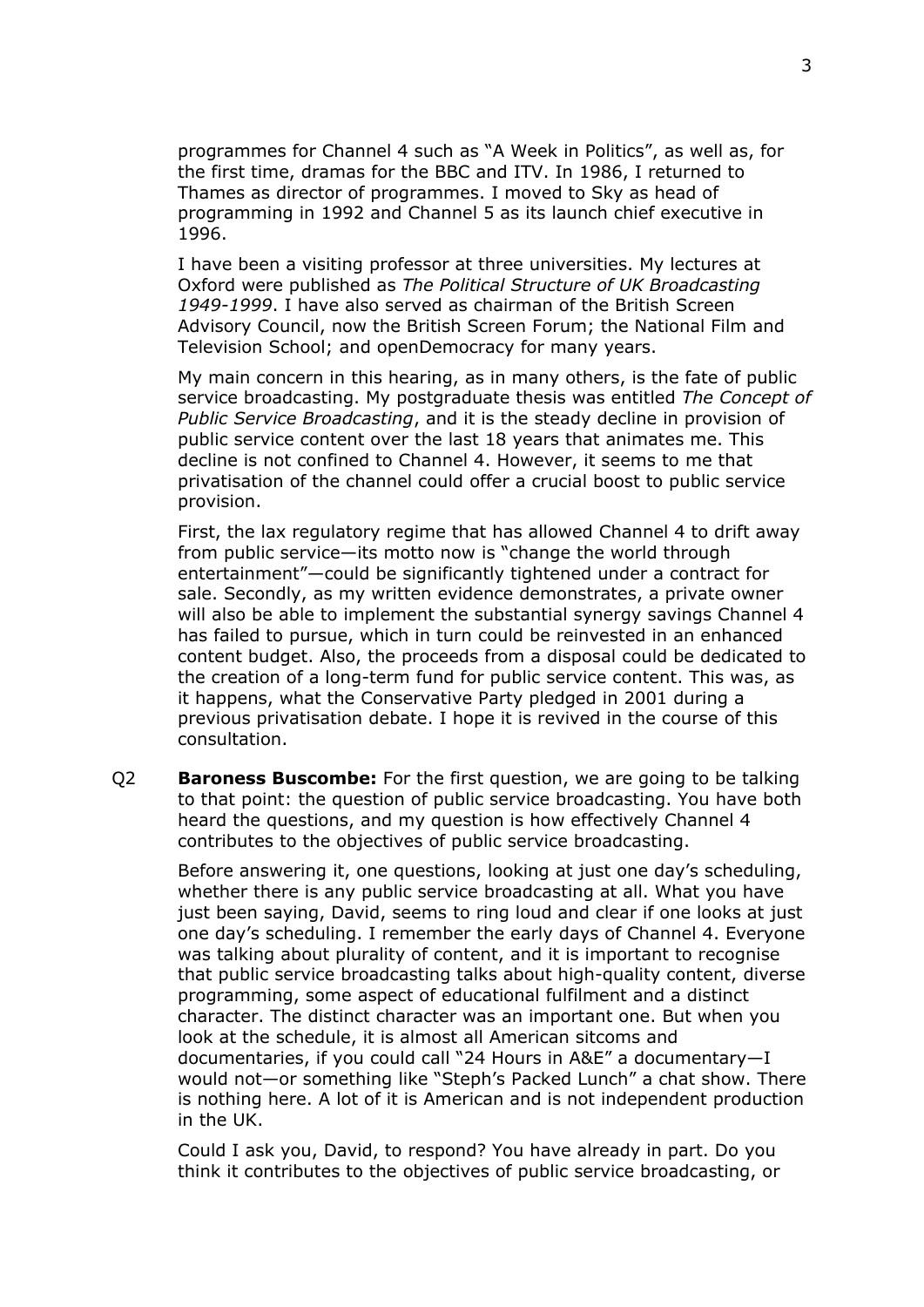indeed should it? Should we give up trying?

*David Elstein:* This is a slightly tricky question. The objectives of public service broadcasting, as set out by Ofcom with its purposes and characteristics, are immensely vague. More or less anything qualifies. It is a test that is impossible to fail. The old definition of public service broadcasting, which Ofcom, wearing another one of its hats when it does regular investigations into the supply of public service content and tracks a steady decline over the last 18 years, is quite clearly confined to eight categories of output: news; current affairs; regional programmes, which obviously Channel 4 cannot do as it is a national broadcaster; children's; arts; religion; documentaries; and education.

Up to 2003 when the law changed, when the Communications Act 2003 came in, Channel 4 was doing huge amounts of public service content. It was required to do seven hours a week of adult education and actually did 12. It was required to do 335 hours of schools programmes; it did 700. Over and above news, current affairs and religion, it also introduced a requirement for multicultural programming, and it went over and above on arts and documentaries: five hours of arts a week and six hours of documentaries.

Nearly all of that has gone. Today, what we have is the news, because it is a requirement under tier 2 of the Act, and current affairs, although who knows what the current affairs programmes are? They never tell us. We know that 10% of them are called "Dispatches". No list is ever provided of what the other so-called current affairs programmes are. Is "Joe Lycett's Got Your Back" current affairs, comedy or something different?

Obviously, there is almost no religion. Arts have gone. Education has been not just abandoned, but perversely Channel 4 even ignores the statutory requirement that it contribute a significant proportion of its output as having educational value and educational content. There are four hours a year, if you are lucky. I am still not sure what those four hours are. It is allowed by Ofcom to classify a teen drama, "Ackley Bridge", as education. The abandonment of public service content has been dismaying.

In defence of Channel 4, I would say two things. First of all, it still supplies a lot of very good quality programming. I rather like "24 Hours in A&E". It has become almost a singalong programme, because it is such a format. It is the same thing every time, but it is still a valuable insight into my local hospital, St George's. Whenever I go there, I hope I will get those lovely staff people rather than the butchers who cut bits of me off. It still does quite a lot of innovation, some of which is not to everyone's taste. "Naked Attraction" is probably not the ideal programme for a House of Lords audience, but no other channel is doing that currently.

**Baroness Buscombe:** It has "Come Dine With Me".

*David Elstein:* It does plenty of good content. It has just walked away, as have ITV and the BBC—that is what Ofcom tells us—from the original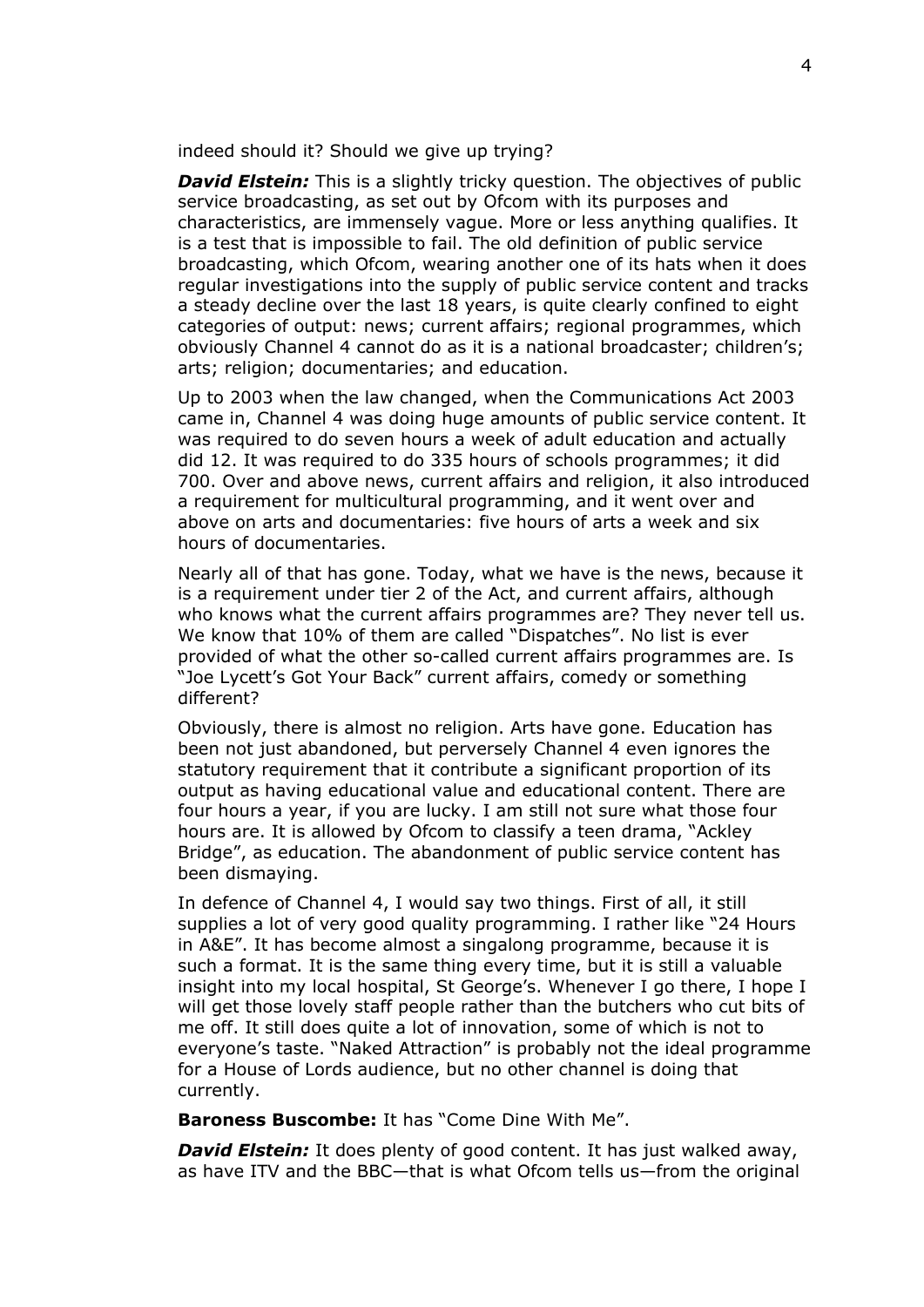concept of what public service broadcasting was. We now have something much woollier that is almost impossible to grasp and certainly impossible to say you have failed at.

**Baroness Buscombe:** Lord Burns, would you agree with David? Does it matter, if you agree that Channel 4 has moved away, in terms of its future?

*Lord Burns:* When I was at Channel 4, which was from 2010 to 2015, we were very influenced by the remit and the engagements that we had with Ofcom as to whether we were achieving that remit. That remit is much wider than just a broad sense of public service programming. It is about seeking audiences that are difficult to reach, taking more risks, diversity and innovation. It still profiles very well in many of the results from the work I have seen, which no doubt still goes on, and which will be in the annual reports and the exchange of letters that takes place with Ofcom each year about how audiences have responded to it and to what extent audiences feel that Channel 4 has met its remit. It is the youngest-profiling public service broadcaster that we have; 80% of 16 to 24 year-olds are signed up to its digital offerings. It still does a huge amount of work in terms of the film industry.

There is a question of how one takes it. Frankly, I am not sure whether looking at one day's programming is very helpful. Any day last week would have seen almost wall-to-wall coverage of the Paralympics and news programmes, and that contributed to much of what was on Channel 4. No other broadcaster would be doing the Paralympics in the way Channel 4 has, and it seems to me that that is a fine example of what you would describe as public service broadcasting. Rather than look at one day, if the committee really wants to look at this, it should go back and examine how Channel 4 sets out in its annual report how it feels it has been meeting its remit, and the exchange of letters that takes place each year with Ofcom about its view as to how far it has gone.

**Baroness Buscombe:** I am particularly glad that you brought that point out about the Paralympics, which I am very emotionally attached to having attended the last ones in Seoul. Would privatisation be the end of such programming? That is a good question to ask.

**The Chair:** Lord Burns, you said that no other broadcaster could have produced the Paralympics in the way they did. Certainly, one of the ways in which it seems to me that Channel 4 is fulfilling its remit to provide something distinctive is the Paralympics, but also some of this other programming for disabled people.

*Lord Burns:* Yes, and minorities.

Q3 **The Chair:** It takes that very seriously, but is it true that no other broadcaster could have taken on the Paralympics and done it? That is a central question.

*Lord Burns:* First of all, I think it is the case, but this would have to be checked, that there was more coverage of the whole of the Paralympic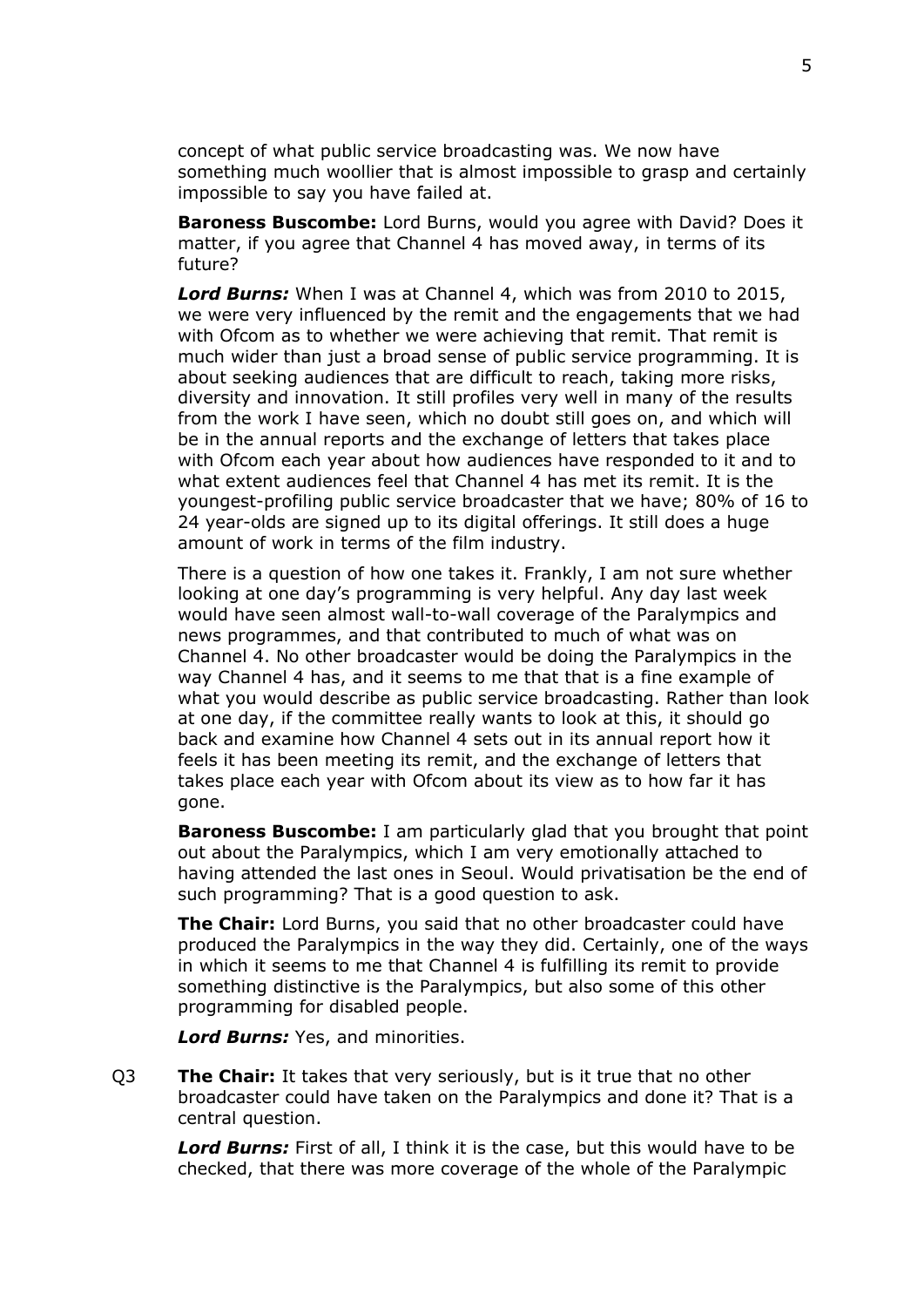Games in its widest sense, and more hours available for people who wanted to watch different parts of it, in the UK than in any other country in the world. This reflects the way it was treated. I was at Channel 4. It was not my doing, but almost the first thing I had to do when I arrived at Channel 4 was to sign a contract for the Paralympics. Until then, the Paralympics were not getting the coverage from TV that has subsequently been provided by Channel 4.

Channel 4 has an instinct that, if it takes something on, it really has a go at it. It recruited not only lots of disabled people who are presenters but former Paralympians to take part in the programme. It was not just a question of showing feeds that were coming from some central place; they put their heart and soul into it. I think it is still the case. I do not know what the economics of it are, but I would be surprised if it made sense to any commercial broadcaster to do it on the scale and in the way it has been done by Channel 4.

**The Chair:** David Elstein, what are your thoughts on it? This is true, is it not? They have not only done it; they have done it with incredible vigour. I guess it is a chicken-and-egg thing. This country has taken the Paralympics much more seriously than other countries, which may have led to the high viewing figures, or it may be that, because Channel 4 has produced it so well, it has taken off more broadly in this country.

*David Elstein:* Hats off to Channel 4 and the way it does the Paralympics. It is done in a distinctive and effective way. Channel 4 managed to go through from 1982, when its opening night drama was "Walter" starring Ian McKellen, a film about a disabled young man, through seven Olympic cycles without making any attempt to cover the Paralympics and leaving it to the BBC. In the interim, it covered a dozen other sports. It covered cricket in a magnificently robust way, and then abandoned it. It covered NFL football and abandoned that. It covered sumo wrestling. It has dipped in and out of a dozen sports.

It is good that they are committed to the Paralympics. I hope they stay so and any new owner would stay committed to covering the Paralympics. Of course, Paris will be a much more interesting prospect than Tokyo, because there will be much more content in daytime viewing when it will be even more relevant. It will not be four hours at night; it will do 11 hours across Channel 4, E4 and More4.

All I would say is this. Good as that is, and there are other examples of Channel 4's inventiveness, innovation, et cetera, you cannot make a decision about the bigger picture of the prospect for public service broadcasting and for Channel 4 under private ownership on the basis of 1% of transmissions during the year.

**The Chair:** I guess this is the question I am asking myself. Could any other broadcaster have taken on and done the Paralympics in the way that Channel 4 has? Could a privatised Channel 4 do them as successfully as Channel 4 currently is?

*David Elstein:* Why not? Terry is saying that he does not know what the economics were for 2012 or 2016.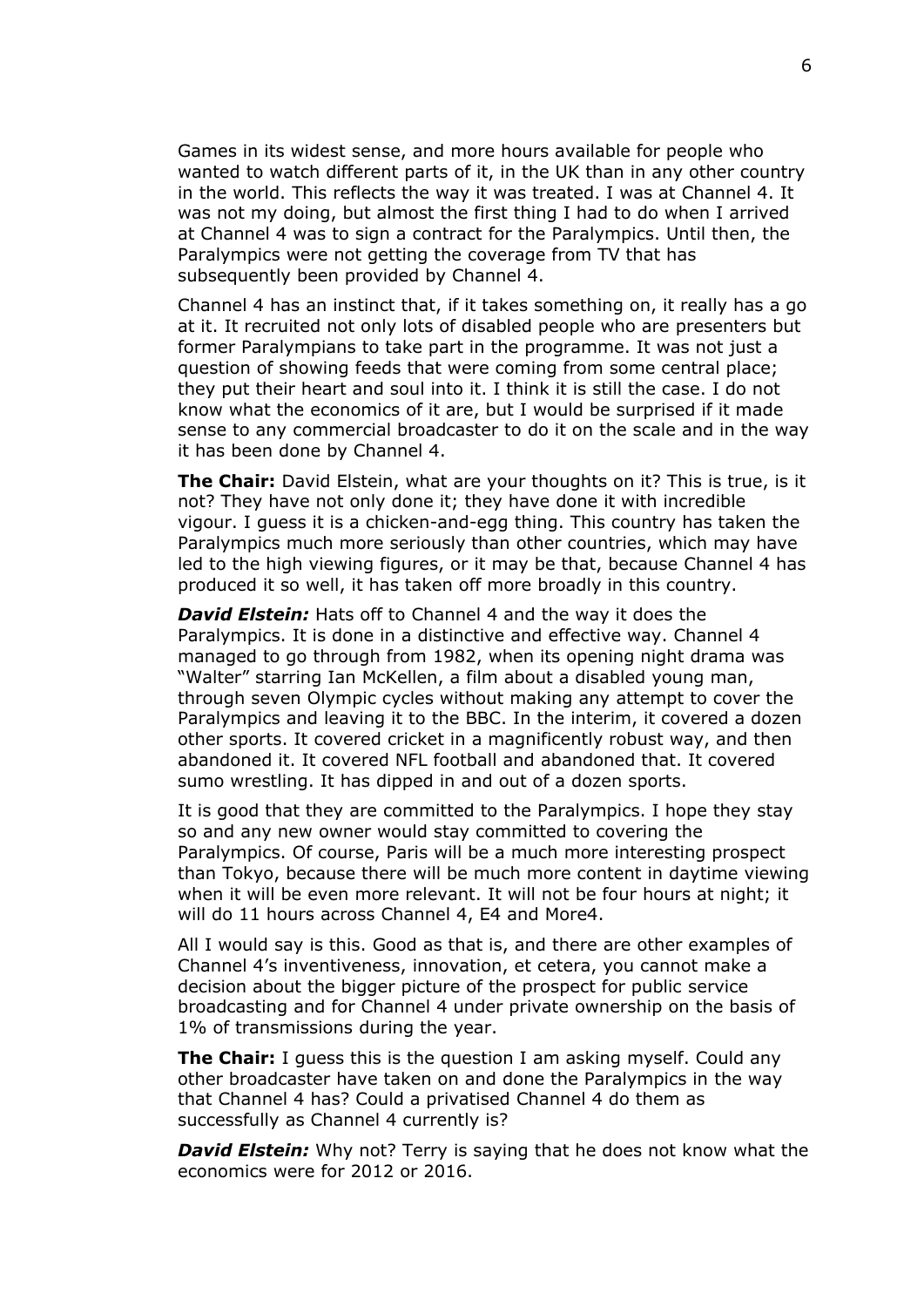## *Lord Burns:* You can guess.

*David Elstein:* That is because Channel 4 will not publish the numbers. We know that the budget for sport went up by  $E7$  million in 2012 when Channel 4 did the London Paralympics, so it got big sponsorship deals out of BT and Sainsbury's, improved its audiences dramatically from the previous year and got in a lot of younger viewers. I would be very surprised if that turned out to be a loss-making proposition, because you had 500 or 700 hours of output for a very small amount of money.

Rio was more expensive for obvious reasons, but this is not what is called a brand builder or a loss leader. It is a piece of programming. Channel 4 does lots of pieces of programming that do not earn their keep. The most obvious one is "Channel 4 News", but "Channel 4 News" is still not entrenched in terms of budget. It is entrenched in terms of hours. If we look at Sky News, that is entrenched in terms of budget until 2027, I believe, because Comcast was required to sign an undertaking to the Secretary of State when it undertook the takeover of Sky, that it would ring-fence the budget for at least 10 years.

That is what we need to see in the legislation if there is privatisation of Channel 4. We do not want just the output hours to be protected, but the budget. I would like to see an independent editorial board instituted as well. You do not get that opportunity more than once in a broadcasting cycle to create clear conditions and contractual requirements with penalties in the tens of millions of pounds for failure to comply.

**The Chair:** We will come on to some of that in a moment when we move on to the implications of privatisation.

Q4 **Baroness Bull:** This is a question prompted by something you said, David, about the public service objectives currently being vague. It used to be very clear in eight categories. I wonder whether that is because we are vaguer in how we blur the boundaries between our life experiences. If one thinks of it that way, how much of Channel 4's programming could be considered educational in a new sense of the word? I hate to be the first person to mention it, but I am going to. "It's a Sin" could be considered deeply educational.

*David Elstein:* Five years ago, Channel 4 claimed to have broadcast 2,979 hours of education—55 hours a week. It was a grotesque claim that was not substantiable, but Ofcom did not criticise it, because the language is so vague. By the way, this is not a change of attitudes; Parliament did it. This House and the other House abolished all the quotas and requirements other than news and current affairs in the Communications Act 2003. That was a deliberate decision by Parliament and the broadcasters rode a coach and horses though the new legislation because nothing was enforceable.

ITV was particularly reprehensible in its behaviour in killing off religion, children's programmes and a lot of regional programmes. Ofcom proved to be feeble down to powerless in trying to stop it. It is not something that has happened in society; we let it happen. The broadcasters have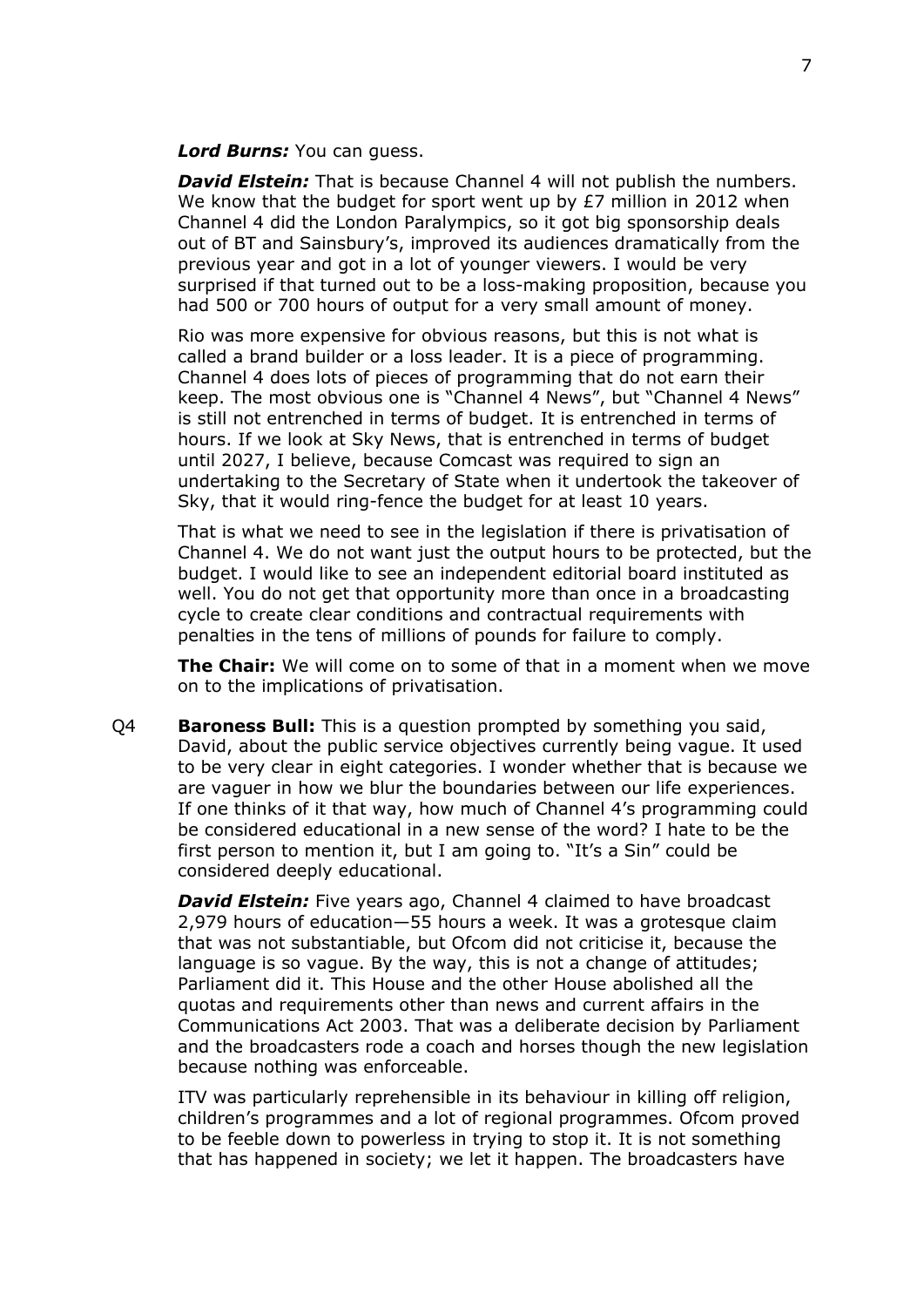now emptied the word "education" of meaning and attached it to anything they like.

When I was the director of programmes for Thames TV operating under the old IBA, I had to deliver adult education programmes in peak time. I tried to pass off "Wish You Were Here…?" as adult education, and the IBA gave me a quick flea in the ear: "No way." They had education officers classifying it: "Where is the educational content? Who has validated it? Is there follow-up literature?" That is what adult education is. If we want to be vague and loose in our language, and say, "Well, done, Channel 4. You've done all this education", so be it. I like the old system.

**Baroness Bull:** You would not accept that there has been a change in the way that we, for instance, educate, and that it is less rigid in terms of lessons and follow-up literature.

*David Elstein:* There are two things that the statute requires: programmes of educational value, and programmes of an educational nature. What you are talking about is the second. The first, educational value, is something you should be able to quantify. You should be able to demonstrate it. Where is the value? How has it been achieved? How many leaflets were asked for by the audience that we can send out? What follow-up is there? That is how adult education used to be run in our broadcast industry—no longer.

*Lord Burns:* When I was doing the review with Tessa Jowell back in 2005 for the BBC charter review, I started that process, with my mindset of an economist, trying to define public service broadcasting as broadcasting that would not be done by the private sector. Where was the market failure? That journey proved to be somewhat of a dead end for the reasons that Baroness Bull gives, because a lot of public service programming is about distinctiveness, relevance to community, whether people learn from it, whether it changes their lives and whether it informs their lives. These are things that are much more complicated and difficult to define than one might think and probably different from the way that people thought about it years ago.

On the issue of education, I just ask David whether, in this day and age, the best way is to have the kind of education programmes that he is outlining. Is it sensible that they should be on linear television now that we have all kinds of resources in online television, other television channels and television services? Is that not a much better way of dealing with the kind of formal education requirements that he is describing of follow-up, leaflets, documentaries, et cetera?

*David Elstein:* That is what happened to schools. BBC Schools and ITV Schools were shunted offline, because it was more efficient to distribute via video and online distribution. You are entirely correct. I still believe that you can create programmes of educational value on linear television and demonstrate that value, and we have abandoned that.

Q5 **Viscount Colville of Culross:** David, in the document you sent us, you criticised the present PSB remit as ineffective and unlikely to "scare a maiden aunt". You have just now talked about the old definition of PSBs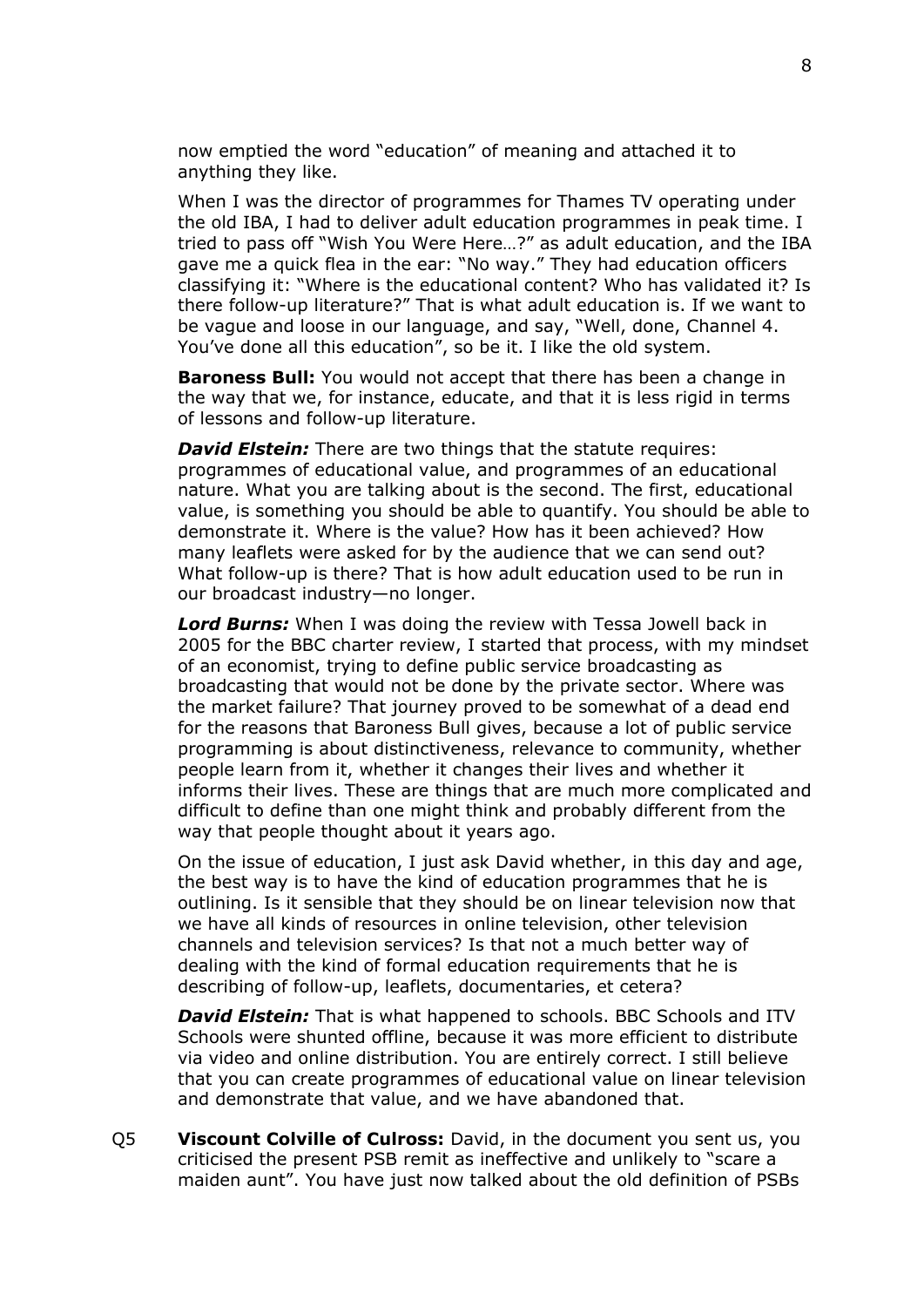with the eight categories of output. There is no religion and no arts, education has nearly been abandoned, and Channel 4 is ignoring the requirement for this educational output. We all know that religion, arts and educational output have a really hard time getting any kind of ratings. They are effectively market failures. The BBC has tried and tried and tried, for instance, to get people to come to arts, and it keeps failing to get audiences. It might be the way it is commissioned, but it is seen across the industry as very difficult to do that sort of thing.

If you are going to privatise Channel 4 and insist on a much tougher remit that has to cover these market failure areas in order to realise your definition of public service broadcasting, is that going to scare off not only a maiden aunt, but any potential owners of a privatised channel?

*David Elstein:* I would not recommend that the Secretary of State, in negotiating with a potential buyer, try to reinstate an hour of religion at 6 pm on a Sunday, seven hours a week of education, or anything like that. Like Terry Burns, I am much keener on having a significant contestable fund for public service content, i.e. the kind of content that the market will not deliver. I would hope that the proceeds from the sale of Channel 4 would deliver that larger fund.

In the contract with a privately owned Channel 4, I would like to see a much tighter definition of what you do want from it. What is a reasonable thing to ask for it to do, and can you contractually bind it to doing it? That will still be mostly news and current affairs; I do not expect the old categories all to return. I marvel at the fact that Sky, a commercial company, can run an arts channel of very high quality and great innovative impetus as an investment in the audience and treat it as something that it wants to do. Channel 4 used to commission opera; it has just got out of the habit.

Last year, I was absolutely delighted. I emailed Alex Mahon, the chief executive of Channel 4, and said, "Do you know that there are 13 halfhour programmes of 'Barenboim on Beethoven' that have been sitting in a vault for 50 years and never had a network transmission? Alex said, "Great, I'll put you in contact with Ian Katz, chief creative officer". The next day, I got an email. All the stuff was sent to him. A month later, it was on air for two hours on Channel 4 and six and a half hours on More4. It was fantastic and dirt cheap. It increased their arts output by 150% in one fell swoop and one email. It can be done if you have the willingness to do it. Is there a Channel 4 commissioning editor for arts? No, so how do you expect any programming to turn up?

Q6 **Baroness Featherstone:** This is really a "why now?" question. Five years ago, this committee published its report on Channel 4 and concluded that the risks of privatisation of Channel 4 outweighed any potential benefits. Not that long after, the Government announced that it had decided against privatisation. You ask what has changed. The reasons given in the recent announcement—"Let's have another look at privatising Channel 4 ownership"—were increased global competition, changing viewing habits and the challenges going forward for linear advertising. The CEO of Channel 4 this June told the DCMS Select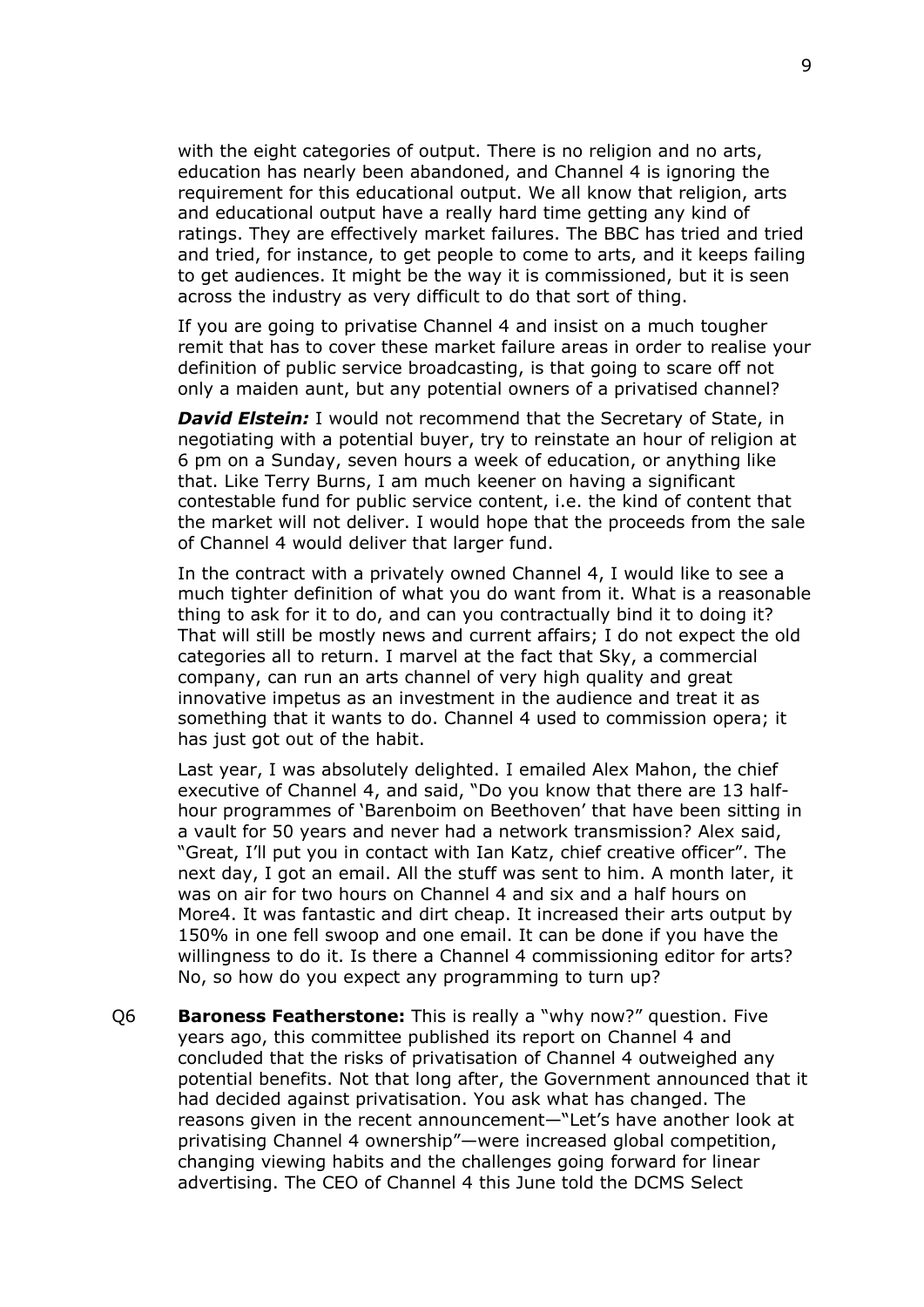Committee that not only had she not seen any new or compelling case for privatisation, but the public service content had become even more important.

Why now? Who is right? Are both right? What has really changed in those five years?

*David Elstein:* I was not the one who wrote the consultation documents, and I have not spoken to John Whittingdale in those five years, so I do not know what was in his mind. The ostensible reason given in the consultation document—that Channel 4's revenue base is too narrow, i.e. overwhelmingly TV advertising, whether linear or online—has been true for a long time and is unlikely to change. It cannot become ITV overnight with half its revenues coming from production.

Two things have changed marginally in the interim. The rise of the streamers, and the huge amount they invest in content, has been significant in those four years. Netflix has quadrupled its expenditure. Amazon, from a standing start, has gone to \$8 billion. Channel 4 itself says that the main strategic risk it faces is competition for content, high quality and talent. But that is a marginal risk. You will get less and less, and it is not so much that you need more money. You will just get fewer and fewer rights, and you will be a minor, rather than major, participant in the biggest productions.

I personally do not see that as game changing. What I did find a game changer, although that was after the event, was the annual report of 2020 for Channel 4, which revealed that it could cut its budget by £138 million or 23%, create a surplus of £74 million accidentally and still meet the remit. That tells me that the remit is a meaningless concept. Basically, Channel 4 is infinitely sustainable. It could go to 95% repeats and still be compliant with its remit.

**Baroness Featherstone:** Is that about ownership or how it is being done at the moment?

*David Elstein:* The great advantage of an ownership change is that it gives you a one-off opportunity to put it all on a contractual basis. You cannot spend less than £500 million a year; otherwise you will be penalised. You must spend X amount with small independents. Channel 4 spends much less with small independents than the BBC does. Channel 4 spends, on average, £5 million with each of the non-qualifying independents, i.e. American production companies; then it spends  $£1$ million with qualifying independents, i.e. British independents. The market has changed so dramatically, it is simply wrong.

We are forcing Channel 4 to hand over IP to Warner Bros. Why? How can that be a sensible business model? Under private ownership, you have a chance to change those rules and make it much more realistic for Channel 4 to get value.

**Baroness Featherstone:** You do not think that can be done under its current remit.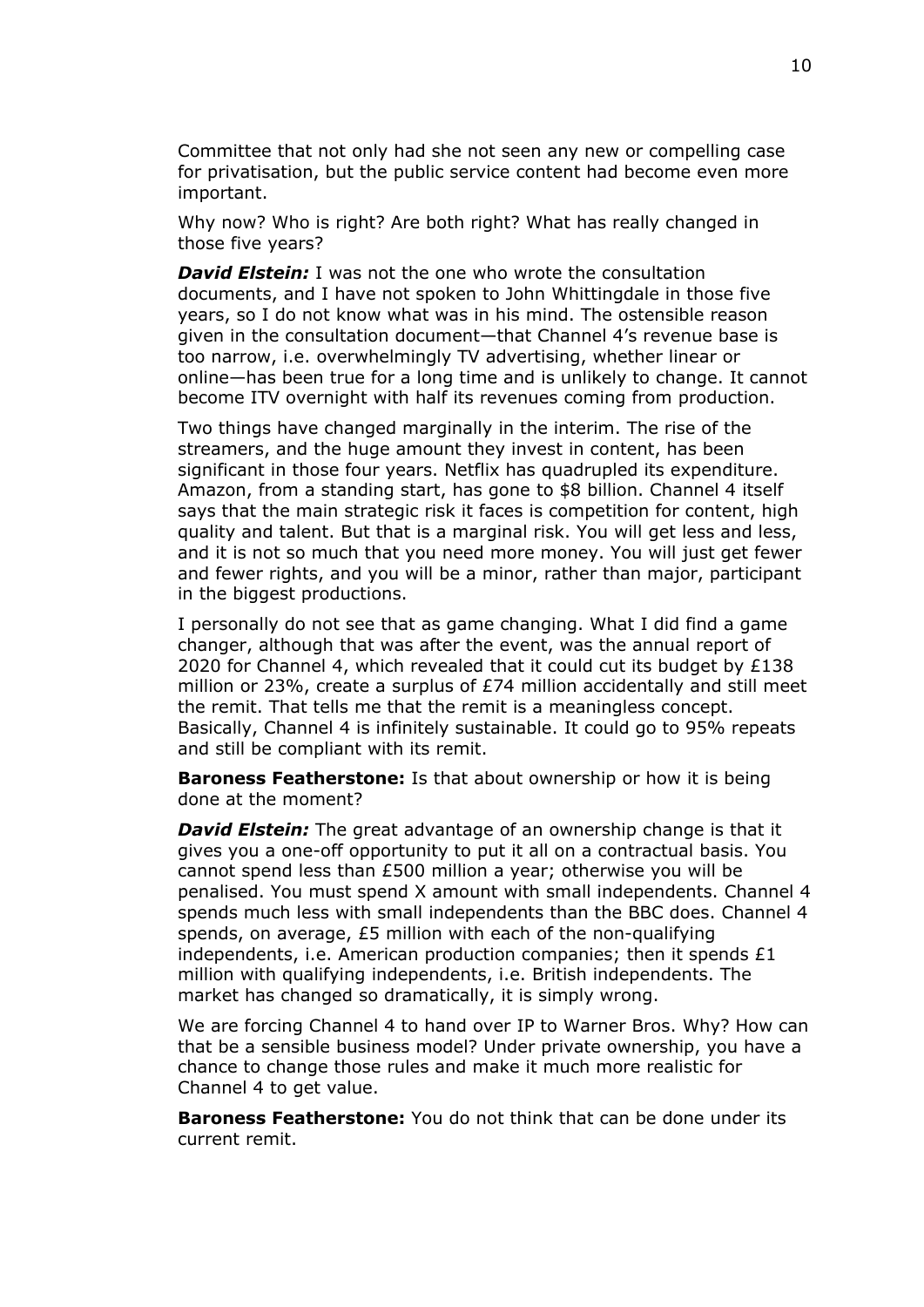*David Elstein:* Tell me how. I do not think so. One of the reasons why it is so difficult is that, if you try to change the rules for Channel 4, you run into quite a few issues with ITV, Channel 5 and consequentials. If you just take Channel 4 out of that and say that it is a contract for sale, you do not have any knock-on for ITV or Channel 5, except incidentally, as a recent paper from Enders Analysis pointed out, that they will all get much greater security in their length of contract and their access to digital terrestrial capacity, because it will become a sale point for Channel 4. If it becomes a sale point for Channel 4, it will have a good knock-on for ITV and Channel 5.

**Baroness Featherstone:** Lord Burns, I should really have started with you. I apologise.

*Lord Burns:* No, not at all.

**Baroness Featherstone:** It is because you are on screen, and now we have this terrible divide between here and not here. What is your view on that?

*Lord Burns:* My view is that, as David just said, very little has changed in the last five years. Streaming has grown but, by and large, this has been a continuation of developments that have been under way for some time. Furthermore, I do not see any way in which it particularly harms Channel 4 as opposed to the other public service broadcasters. The forces in play here are general.

In many ways, Channel 4 is in a stronger position. It is a more agile operation. It has an advertising business, which is reasonably advanced in dealing with digital advertising. Of course, it has a more prominent online service than the other commercial PSBs when it comes to competing with the streamers. The argument that things have somehow changed over the last five years is really quite hollow.

**Baroness Featherstone:** Indeed, so that leaves the question: why now? You are trying to indicate that having a new owner is like having a new sheet of paper and you can do stuff that you cannot do if you continue or change within an organisation.

*Lord Burns:* I do not understand this argument either. If we really wanted to go down the route that David is proposing, it would be a matter for Parliament to set this out in the legislation as to the remit of Channel 4. If it wants to have it strengthened in ways or for it to be more precise, those options are available, and Ofcom will have the job of enforcing it. There may be other reasons, but the argument that very much has changed in the past five years is a rather weak one.

Could I also comment on the point that David made? I do not wish to get into a to and fro with David, because we have often found ourselves in agreement about things to do with public service broadcasting in the past. However, the point that the budget fell and that Channel 4 somehow or other did not change in terms of its remit is a weak one. As we know, the time lags involved in broadcasting are very long. You can survive for a period, because you have quite a long pipeline of already commissioned programmes that you can use during tough times and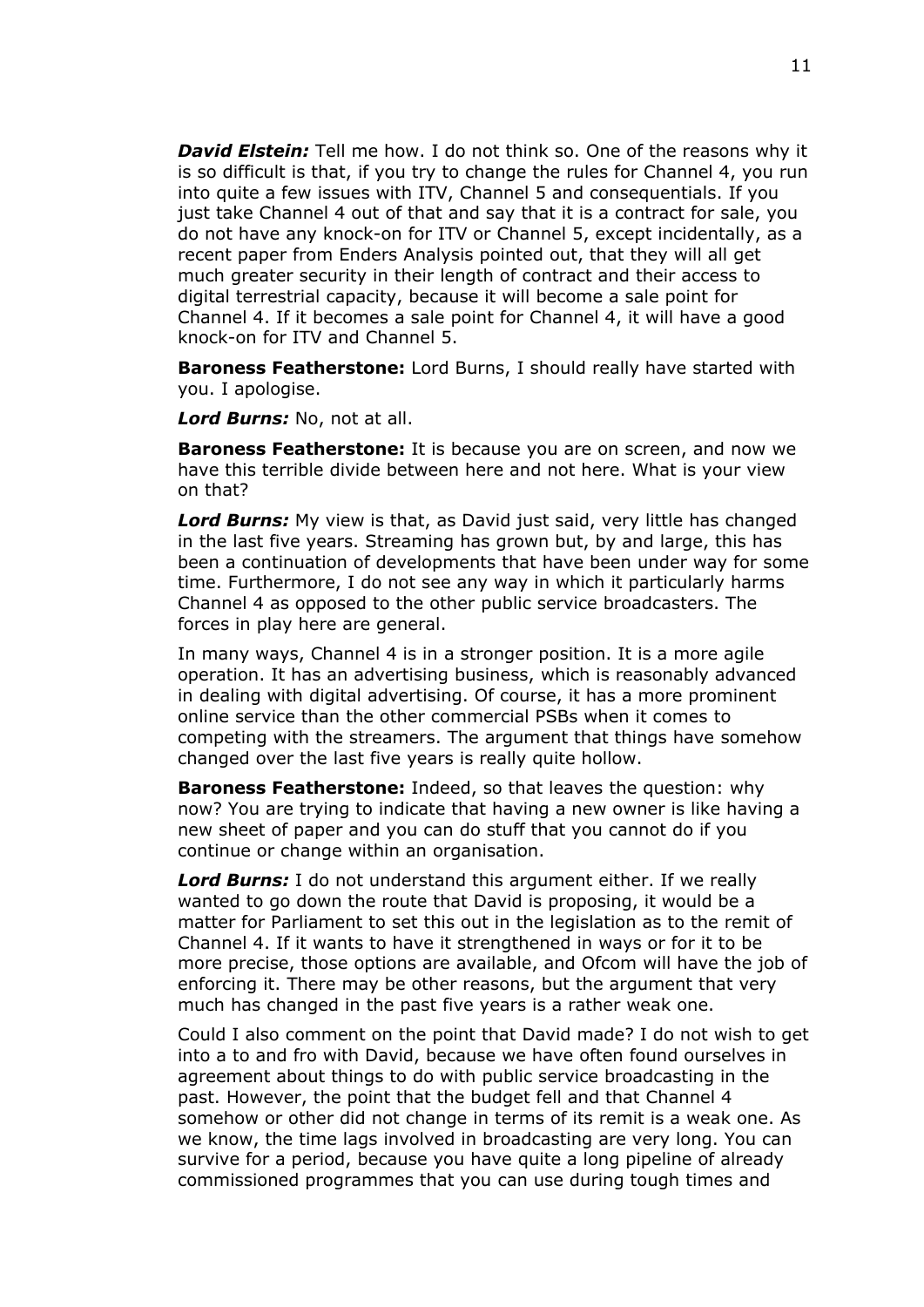make it up in other times. Frankly, on the narrow issue—"Why now?"—it is quite unconvincing.

Q7 **Viscount Colville of Culross:** In the Government's appeal for the consultation, they said it was worth considering whether current measures such as publisher-broadcaster restrictions are still necessary. You have already talked about the terms of trade and how the IP favours the big American companies, which, after all, own a majority of the independent companies. Your question was why on earth Warner Bros should gain the IP at the expense of Channel 4.

Surely the point of the terms of trade was to be able to encourage small British production companies. Even if money is going to the bigger American-owned companies, it is still encouraging that 160—I cannot remember the figure—small UK companies are getting commissions. The terms of trade are crucial in growing their business; everybody will tell us that. We have a number of independent production companies coming to us; I am sure they will tell us about that.

That is going to be against the desire to make sure that any new channel has archives. Everything is really about the control of archive and IP in this age of streamers. It is all about the long tail and being able to watch things when you want. How will it be possible to realise the requirements that any new privatised company that owns this channel is going to want when it comes to archive, making sure that small independent UK production companies that are, after all, the lifeblood of this industry are not destroyed in the process?

*David Elstein:* We have legislation in place. A 25% quota applies to the BBC, ITV, Channel 4 and Channel 5. All I would recommend is that that be strictly applied to qualifying independents and not just independents: All3Media, Shine TV, Endemol and all the other American-owned ones. That should simply be left in place. It is imaginable, for instance, that ITV could buy Channel 4. It is not something I would personally recommend, but ITV has a very big in-house production unit and creates a huge amount of IP every year. In fact, it has about half its business overseas as opposed to in the UK. There is nothing inconsistent with Channel 4 being owned by a broadcaster that also has a production entity, so long as it continues to obey the law and do the 25% quota.

Looking at the numbers, if an ITV-owned Channel 4 applied the 25% quota, there might be a couple of million pounds' less spend with qualifying independents than there currently is. It is a tiny margin. The only people who would be disadvantaged would be the big independents. We do not have to worry about them; they are not our responsibility. I do not have to worry about Love Productions and "The Great British Bake Off", which are 70% owned by Comcast. That is not a point of principle for the future.

Generally speaking, I agree with you. The smaller independents should have a place in the contract: "You must spend X amount or X proportion of your budget with producers that have turnover of less than  $£10$  million a year." At the moment, 34% of BBC commissions go to small producers,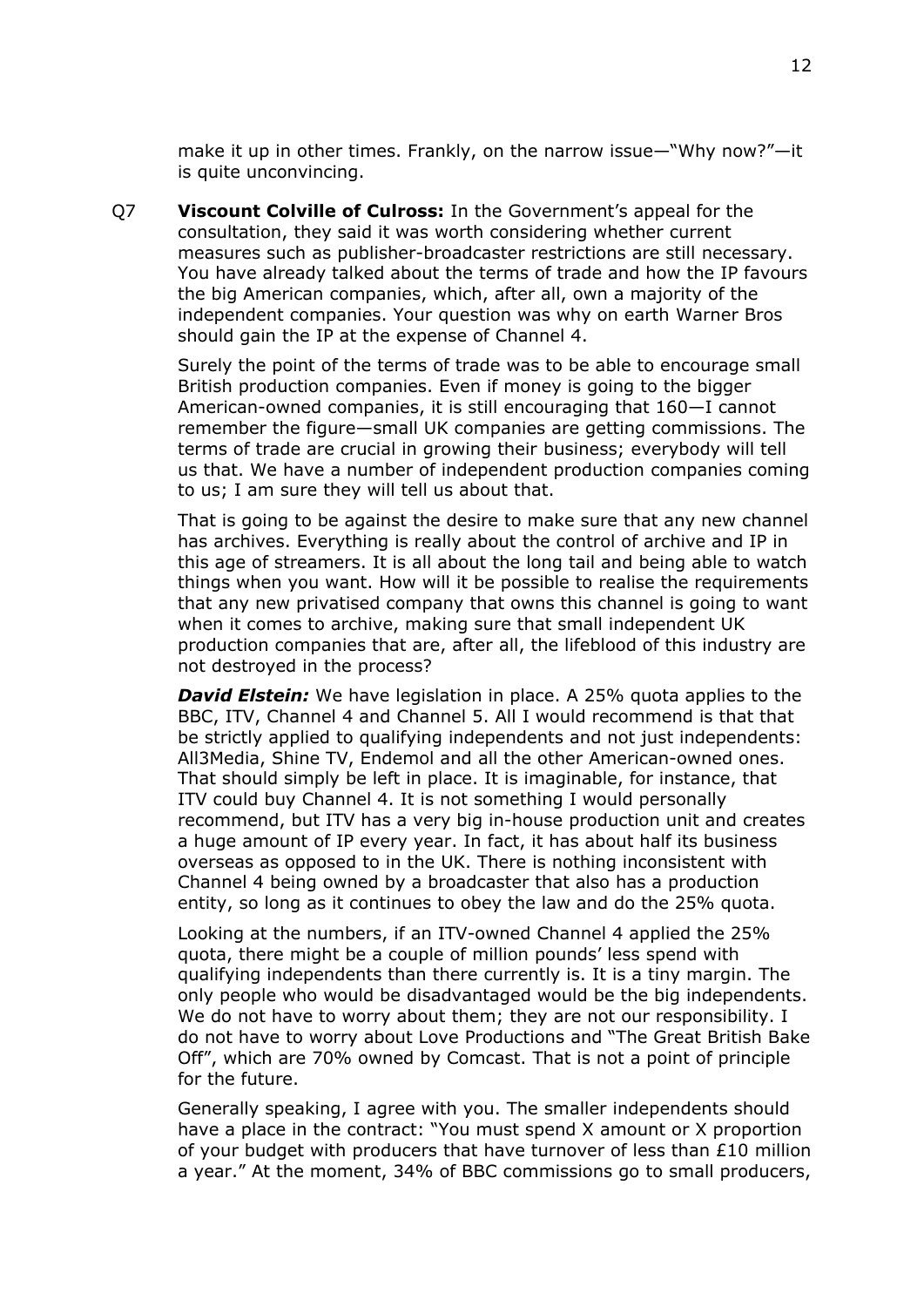and 23% of Channel 4's do, so Channel 4 is not doing great on that front. We could make it do better.

**Viscount Colville of Culross:** In the paper you sent us, you said, "For some potential acquirers of Channel 4, changing the terms of trade might be a bargaining point: but it is not something that needs to be resolved ahead of an actual negotiation". From what you have just said, it sounds like it does need to be resolved. We need to nail down to make sure that that money is spend in the right places.

*David Elstein:* I am not an expert on parliamentary legislation. My expectation is that, if the process goes ahead and John Whittingdale still wants to keep going after this consultation, there will be a White Paper that will list a whole bunch of things. There will then be an invitation to apply to acquire Channel 4. There will be a set of conditions, but they will not be locked. There will be some negotiating room, because you ideally want to have a competitive bidding process. You want people to bid against each other in commitments as well as cash.

Maybe that is a starter. Personally, I would make defending the news budget an absolute rather than something to be talked about, but this is for Parliament to decide. It is not for me.

**Viscount Colville of Culross:** Lord Burns, what is your view of what you have just heard and of whether it is a threat to the independent production sector in the UK?

*Lord Burns:* It seems to me that it is clearly a threat. I am a strong supporter of the existing model of the publisher-broadcaster. On the terms of trade, when you are at the sharp end of this, it is an issue that is with you because the circumstances keep changing and you wonder to what extent the terms of trade need to change to reflect both market power and new ways of distributing material. In the main, it has been handled pretty well. Certainly during the time that I was there, I had no real problems from the terms of trade.

The essence of Channel 4 is that it supports this very large sector. Because it reinvests all its earnings into programming, it has much more freedom to take risks, to decide to try out programmes, and to do things that it is not quite sure will win audiences. Once you change this to a position where people become quite worried about loss-making activities and risks that you might be running, of course it is going to change behaviour.

The long history of the commercial broadcasters when it comes to obligations upon them has been to want to chisel away over time at the things that are loss-making. David has talked about his view on the way in which the general remit has been softened, but Channel 4 is still there, taking risks, being prepared to try programmes and being prepared to fund and commission shows with a wide range of people. It would be very difficult to sustain if Channel 4 itself were up against a shareholder test.

Q8 **Lord Lipsey:** I wonder if I could explore the question of remit, which is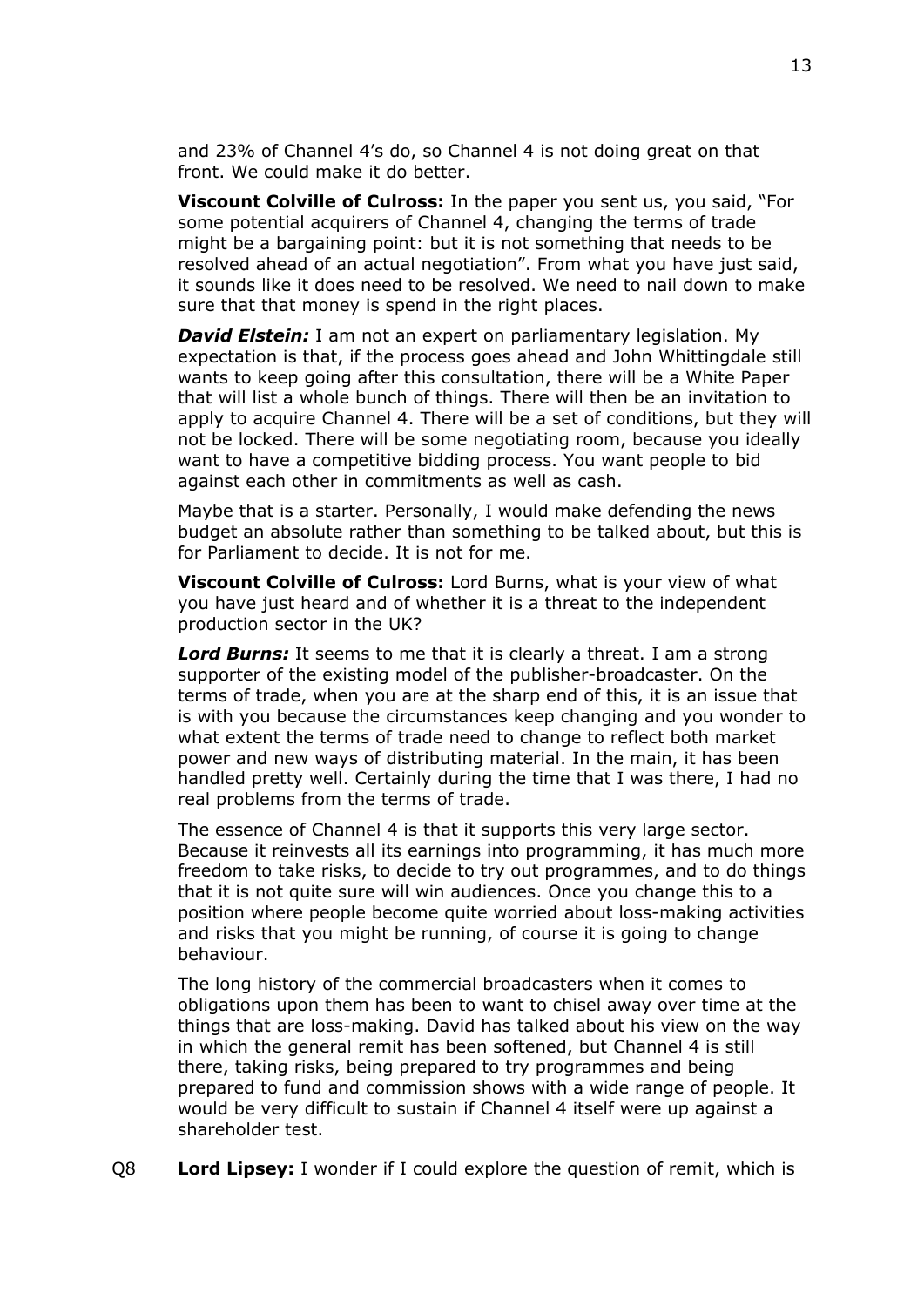very important. I read with the usual great pleasure your splendid essay, but I ended up very confused. You say, and you argue powerfully, that Channel 4 is not sticking to its remit in any meaningful sense now. In view of that, are you saying that we will just sell it off without any remit or basis on which we will make further progress, or are you saying that whoever takes it over should have a much stricter remit attached to it? If that happens, is it really going to be a commercially attractive proposition? You will have to pay the costs of a new remit and the costs of buying the damn thing.

*David Elstein:* When Viacom bought Channel 5, it volunteered an enhanced remit, much to Ofcom's surprise. It carried on doing things that it was not even required to do, such as children's programming, which Channel 4 has never bothered to do. What is commercially attractive will be down to them. The opportunity to squeeze  $£150$  million to £200 million a year of costs out of a combined operation looks interesting. If in turn you have to commit to a ring-fenced news budget, guarantees about peak-time current affairs, a minimum level of expenditure on content every year, a guaranteed amount of expenditure in the nations and regions, or a guaranteed level of commissioning to small independents, it all seems pretty commercially manageable. If I were running a private equity bid, I would in no way be alarmed by any of that. The proof of the pudding will be in the eating. Does anyone turn up for the auction? What do they have to say?

One of the more interesting things that the Enders Analysis paper pointed out last week is that, in this kind of situation, you are looking at what the other guy might do. One of the big mistakes that ITV made was allowing the Premier League to go to Sky because it could not imagine extracting more than  $E13$  million a year in advertising revenue from the Games. That should not have been the issue. The issue was how much it was worth to Sky in building its business. Sky, ITV, Viacom, Discovery who knows who might turn up—will have to do quite a bit of gameplaying internally: "What is the downside if they get it?" If I am ITV, and Sky manages to buy Channel 4, that will put a bit of a crimp in my ad revenue dominance, and Sky will do much better on sports rights because it will have a free-to-air outlet to match up against its pay TV.

We are getting a little bit ahead of ourselves. Let us get through the consultation. If we get through that, the next stage is a White Paper and, if we get through that, a bidding round. We will then find out.

**Lord Lipsey:** I do not think we are getting ahead of ourselves, David. You said that a great advantage of this would be that money would be coming through from the sale, with which you could set up a new public service broadcasting fund. But if the money is less, because you are imposing a tough remit, there will not be the great advantage that you were citing to us earlier on.

*David Elstein:* I would say that you are trading one against the other. You are trading public service content in a contestable fund for public service content in a precise given way from one particular broadcaster. I do not see that that is an unacceptable trade-off.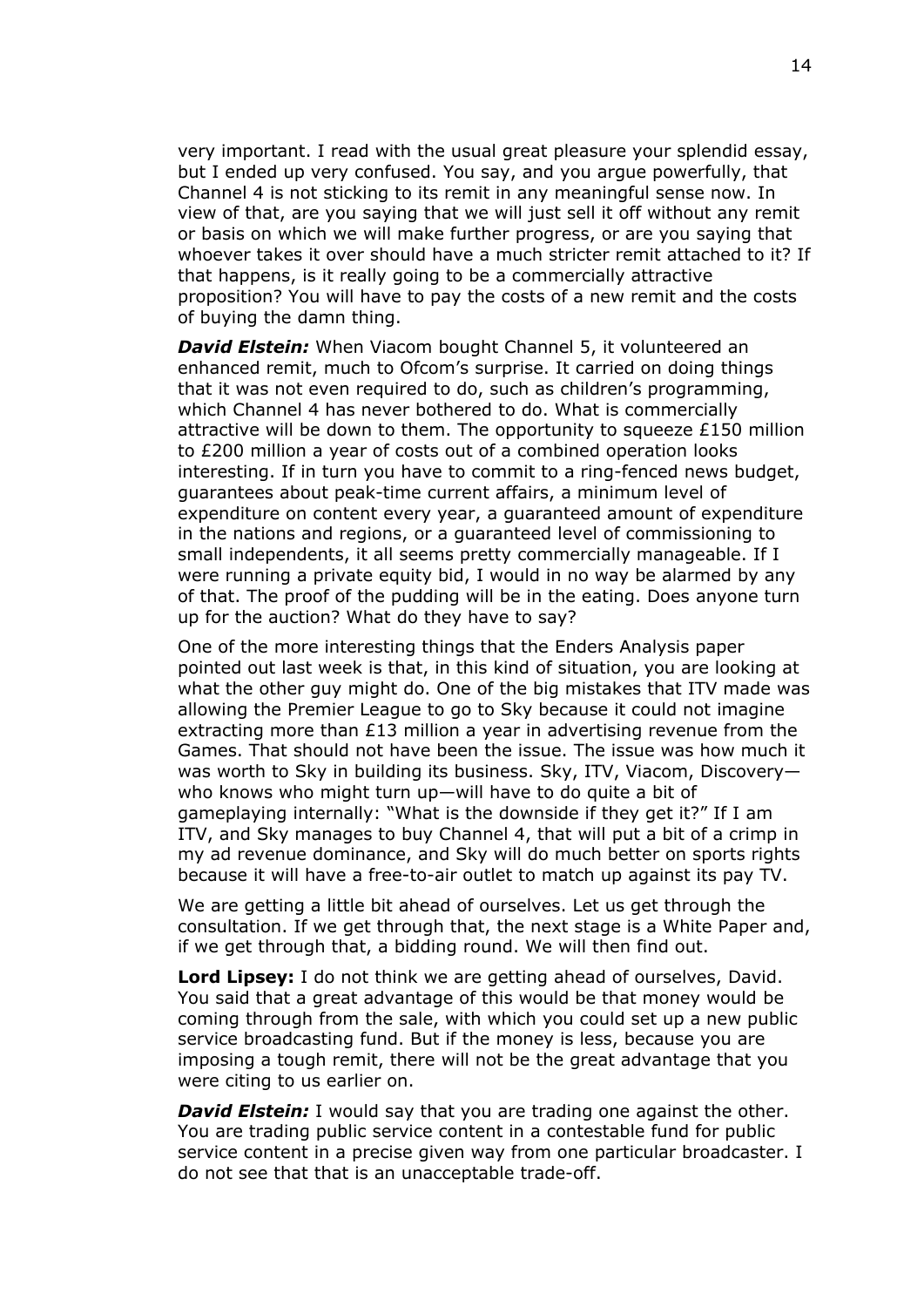**Lord Lipsey:** How do you see it, Terry?

*Lord Burns:* I have no difficulty in reaching the conclusion that the tighter the remit and the more demanding the obligations upon the broadcaster, the smaller the end sale price to whoever buys it. Many of the things we have discussed that might be strengthened, or that David is suggesting should be strengthened, are things that would make the future profile of funds look less attractive. I do not know by how much, and it is not easy to evaluate. But, as a principle, it must be right that the greater the demand you put upon people to do things that they would not be doing for commercial reasons, the lower the sale price.

Q9 **Baroness Rebuck:** I first need to declare a conflict. I am a nonexecutive of Penguin Random House, which is owned by Bertelsmann. It is involved in its own potential merger with M6 and TF1.

Just building on David's question, it was part of the Enders Analysis paper that the tighter the remit might lower the price. The range was quite big. Going back to your opening comments, Lord Burns, on the effects, psychological and practical, on the wider ecology, you talked about Channel 4 being umbilically linked to the independent sector. David Olusoga has written about starting his own independent production company. He says that he would not have done it if he had not known that Channel 4 was there in its current form.

David, you just mentioned the regions, and that seems important as well. The EY report talked about a number of small independent production companies being hot-housed within the new Leeds headquarters. To what extent are you concerned? If you take something out of public control, even if it is not doing everything that it should do at the moment, could you tighten that up through regulation if you put it into private control.

This is notwithstanding the back office cuts, which just means fewer people and possibly a smaller budget to play with. What about this intangible effect on the wider creative community, both the regions and to a lesser extent the training? A lot of broadcasting companies do training, but Channel 4 does a lot of interesting training of new entrants. Would you have concerns in that area?

*David Elstein:* Channel 4 is very inventive in doing all kinds of interesting things. It had to be kicked up the backside to move an office to Leeds. It resisted and dug its heels in until the whole board was close to resigning until it finally agreed. Great. I love the old Majestyk nightclub in Leeds. I was very sorry when it closed and delighted when somebody found a use for it. You came out of Leeds station or the Queens Hotel and you had an eyesore to your left. Now you have Channel 4, and it will open more offices in Glasgow.

Channel 4 is late on the scene in terms of regions and nations. Until 2003, it was doing 3% in the nations and regions. Then it agreed to 9% when the three nations are 18% of the four nations in population terms. Channel 4 spent the grand sum of £1 million on drama in Northern Ireland recently. HBO spent £1 billion on drama in Northern Ireland.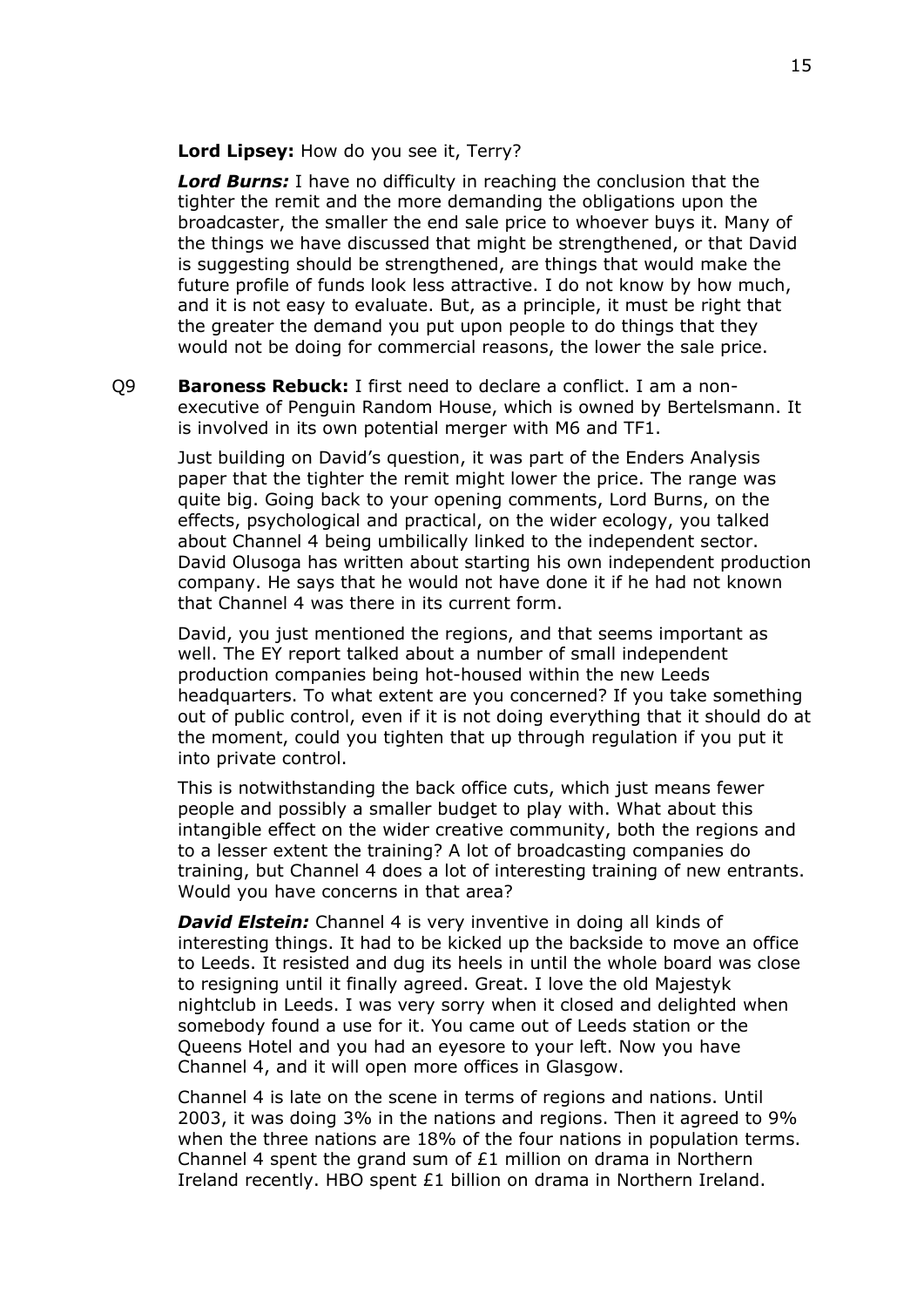The late arrivals at the train station of do-gooding deserve all the credit for getting there in the end, but there are lots of ways of doing it. ITV was a regional network for decades until it was all allowed to merge and close down all its regional centres. When I was director of programmes at Thames, 75% of ITV's output was from outside London, with fabulous shows: "Inspector Morse" and "Taggart".

This is a function of regulation, not a function of ownership; nor is it even a function, in my view, of culture. The BBC is very good at supporting small independents, at the moment much better than Channel 4. For all its so-called innovation, Channel 4 delivered fewer one-off and new programmes last year than Channel 5 and far fewer the previous year than BBC2.

Yes, there are some delicate things here and it would be nice to keep the best things going, and Channel 4 has a very good track record in training, going all the way back Jeremy Isaacs, where it had the levy on training, which was unique in public broadcasting. I do not know how you manage those things and still manage a change in control. I hope we will not throw out the baby with the bathwater.

*Lord Burns:* There are two issues when it comes to regional production. One is the extent to which the programmes are being made outside London. The other is the extent to which the offices of Channel 4 itself are outside London. Commercial pressures, of course, meant that, for some time, Channel 4 wanted to take the easy way, in a financial sense, of having all its headquarters in London, given that most of the people who make programmes were travelling backwards and forwards to London anyway.

The outcome may have been dragged out of them, as David says, but it seems sensible to me. It is another example of something that you would not have done for commercial reasons. It has been achieved as part and parcel of being a publicly owned operation. Getting programmes made outside the M25 is very tough, and I had five or six years of dealing with this. That is for the simple reason—David will know this well—that most of the people who get involved in the business of making programmes seem to themselves be magnetically drawn towards the southern part of England.

**The Chair:** I should mention for the record that a number of members of the committee referred to the paper that Mr Elstein sent us. It was formal evidence to the committee, so it is available on the committee's website. It has been very useful to us. We are running out of time, so we only have time for one final set of questions from Baroness Bull.

Q10 **Baroness Bull:** Let us imagine that the consultation determines that Channel 4 remains in public ownership. Given that we have heard from you today that much of the failure is about remit and regulation, rather than a question of ownership, if it is to remain in public ownership, what has to be done to enhance its viability and its value? What can and should change without incurring what you call the knock-on effect for other channels and disadvantaging other people?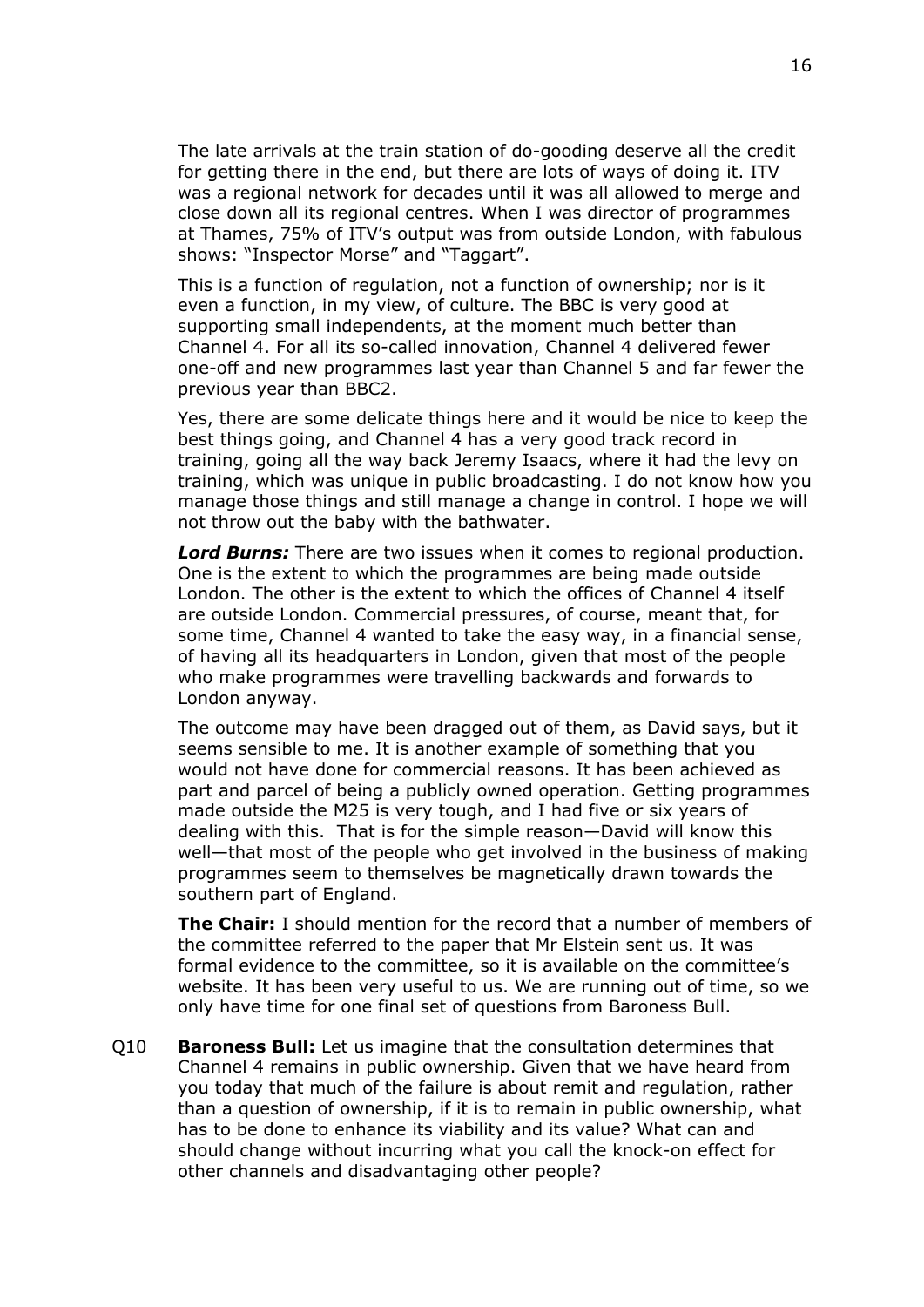*Lord Burns:* On the basis that it remains in the public sector as it is now but one looks for ways of enhancing it, without doubt the biggest issue for all the PSBs at the moment is prominence. It is about how you retain prominence on the new smart TVs in the way we have prominence of the normal, linear approach. That will be quite important. Terms of trade, possibly, at some point, will have to be looked at, as the world changes, but I am way out of touch on that.

I would have no objection to Parliament looking again at the remit and deciding whether there are parts of it that not so much need to be strengthened but maybe, in David's terms, should be looked at in more detail so that they are a bit more precise, although I would be cautious about this. Much of the success of both the Broadcasting Code and the remits that the PSBs have is that, by not being too detailed, they can be adjusted over time as the general broadcasting environment changes.

I am not sure that there is a great need for things to change at Channel 4 if it remains in the public sector. It has a good track record of being nimble on its feet. It was very early in introducing the digital channels. It was then very early into the online world and making things available digitally. It has a very successful relationship with young audiences, who are signed up to being members of the Channel 4 community. It has to be left to adapt and to be able to compete.

The other area that is much on the agenda at the moment is the whole question of the advertising sector and particularly the way in which the digital advertising works. The question was raised: to what extent is this dominated by certain US players that are making that market more difficult? Are there competition issues in terms of their powers? It is also partly a question of Channel 4 making sure that its whole ad sales service is sufficiently modernised and can keep up with the best in the world.

*David Elstein:* That is a really tough call. Here we are with a channel called E4 in permanent breach of the most basic requirement for 50% European productions. Year after year, it is not doing it and nothing happens. Nobody in Channel 4 says, "This has to change". Nobody at Ofcom says, "This is unacceptable". I mentioned the education point previously. I do not know how you impose discipline on a public corporation. If this were a private corporation, I would fine it £10 million a year until it got E4 compliant and not so dependent on American repeat comedies, dating all the way back to "Married… with Children", for goodness' sake.

The second thing I would respectfully suggest, if Channel 4 stays within the public sector, is that the raft of non-executive director vacancies be filled on a particular basis, which is to impose financial and operational discipline on the management. For me, Channel 4 is a classic case of corporate capture. The management has captured the non-execs; the board has captured the regulator; the regulator has captured the Ministers. In a year where commissions are cut by  $£138$  million and staff costs go up from 9% to 11% of total cost, where 792 Channel 4 employees are apparently worth £110,000 a year, where Channel 4 costs